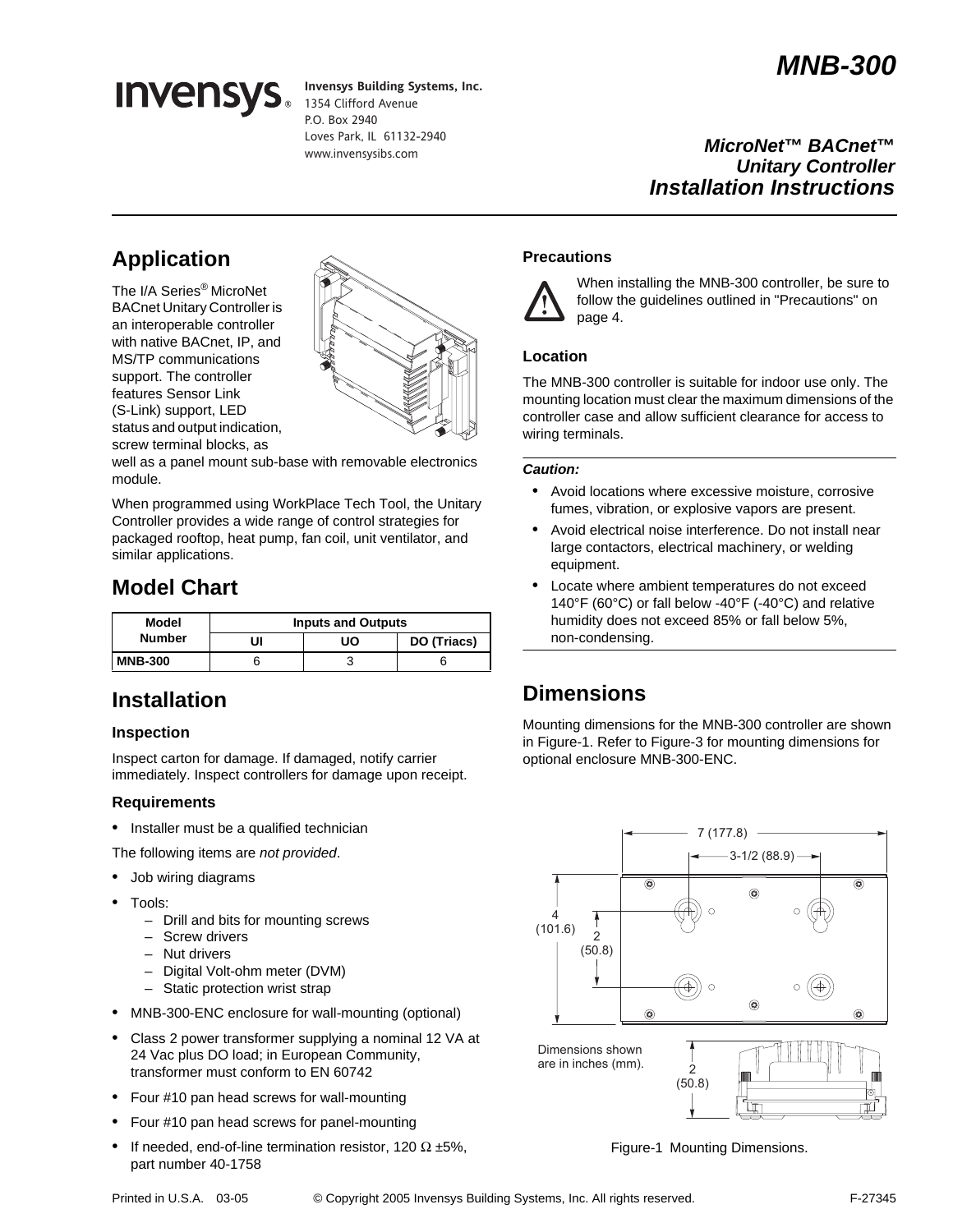#### *Warning:* Electrical shock hazard! Disconnect power before installing or removing the cover.



Figure-2 MNB-300 Mounting.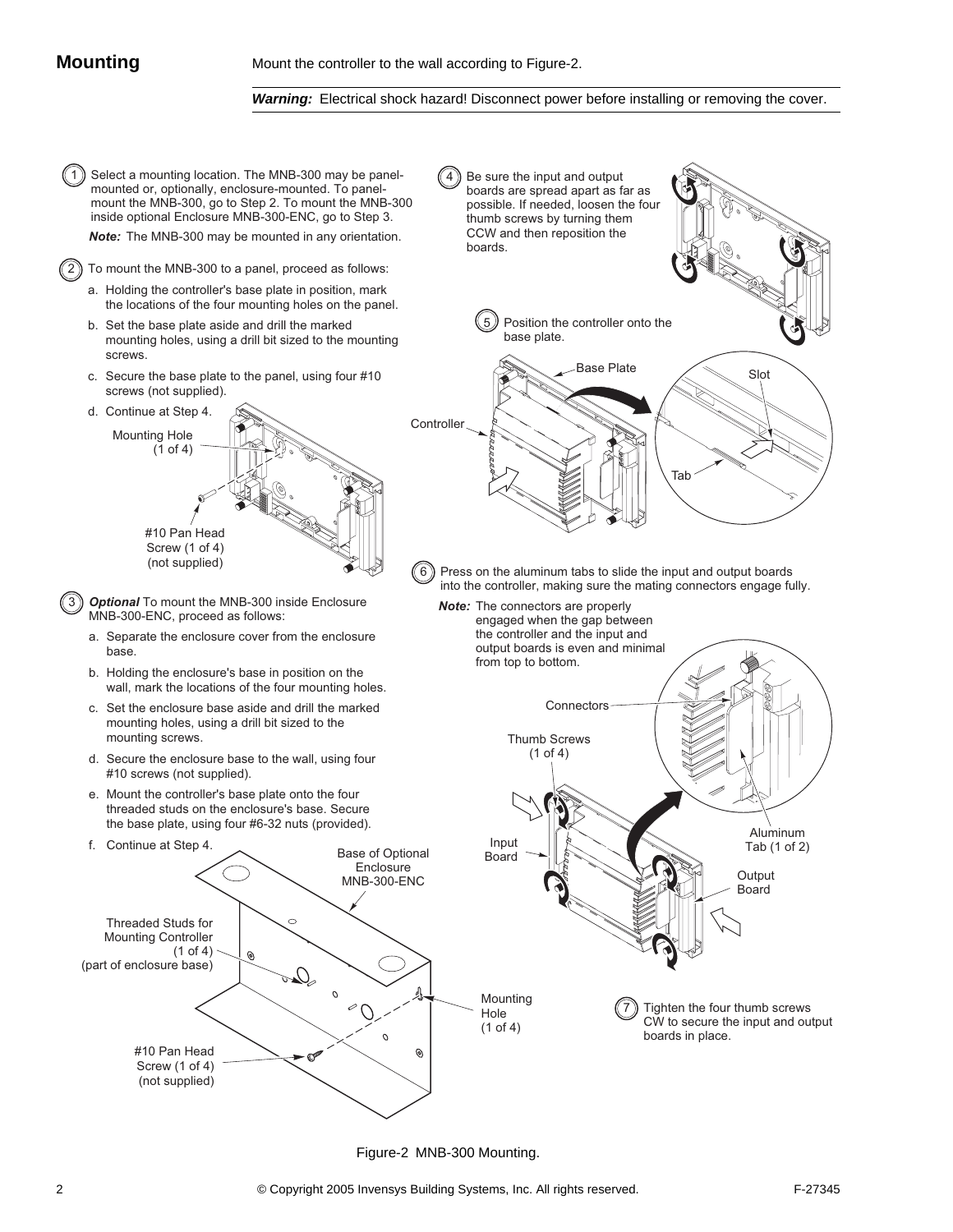Optionally, the MNB-300 may be mounted inside an enclosure. Refer to Figure-3 for mounting dimensions for enclosure MNB-300-ENC.



Figure-3 Enclosure MNB-300-ENC Mounting Dimensions.

## **Controller Addressing**

### **DIP Switch**

Each MicroNet BACnet controller is equipped with a DIP switch for setting the controller's MS/TP network address. Once the address is set, the network is properly wired, and all routers are configured, WorkPlace Tech Tool (must be version 5.0 or greater) and other Invensys tools will be able to "see" and work with all the networked BACnet devices. For guidance in assigning a DIP switch setting that will optimize system performance, refer to the *WorkPlace Tech Tool 5.0 Engineering Guide Supplement,* F-27356.

### **Other BACnet Devices**

The UNC and other BACnet devices on the network can work with the MicroNet BACnet controller once they are assigned unique identifiers and names. MicroNet BACnet controllers are configured in this way through the Commissioning Tool.

*Note:* The logical addressing of devices (i.e. the assignment of unique identifiers and names) is not a prerequisite for using Invensys network management tools. It is, however, a prerequisite for using the UNC and third-party BACnet devices with MicroNet BACnet controllers.

### **EOL Termination**

The MNB-300 is equipped with a jumper-selectable end-of-line (EOL) termination resistor. The default position for the EOL jumper is "EOL termination *not* present." If the controller is at the end-of-line, set termination according to the *MicroNet BACnet Wiring and Networking Practices Guide*, F-27360.

*Note:* If another device is at the end-of-line on the MS/TP trunk, use an end-of-line termination resistor, 120  $\Omega$  ±5%, part number 40-1758.